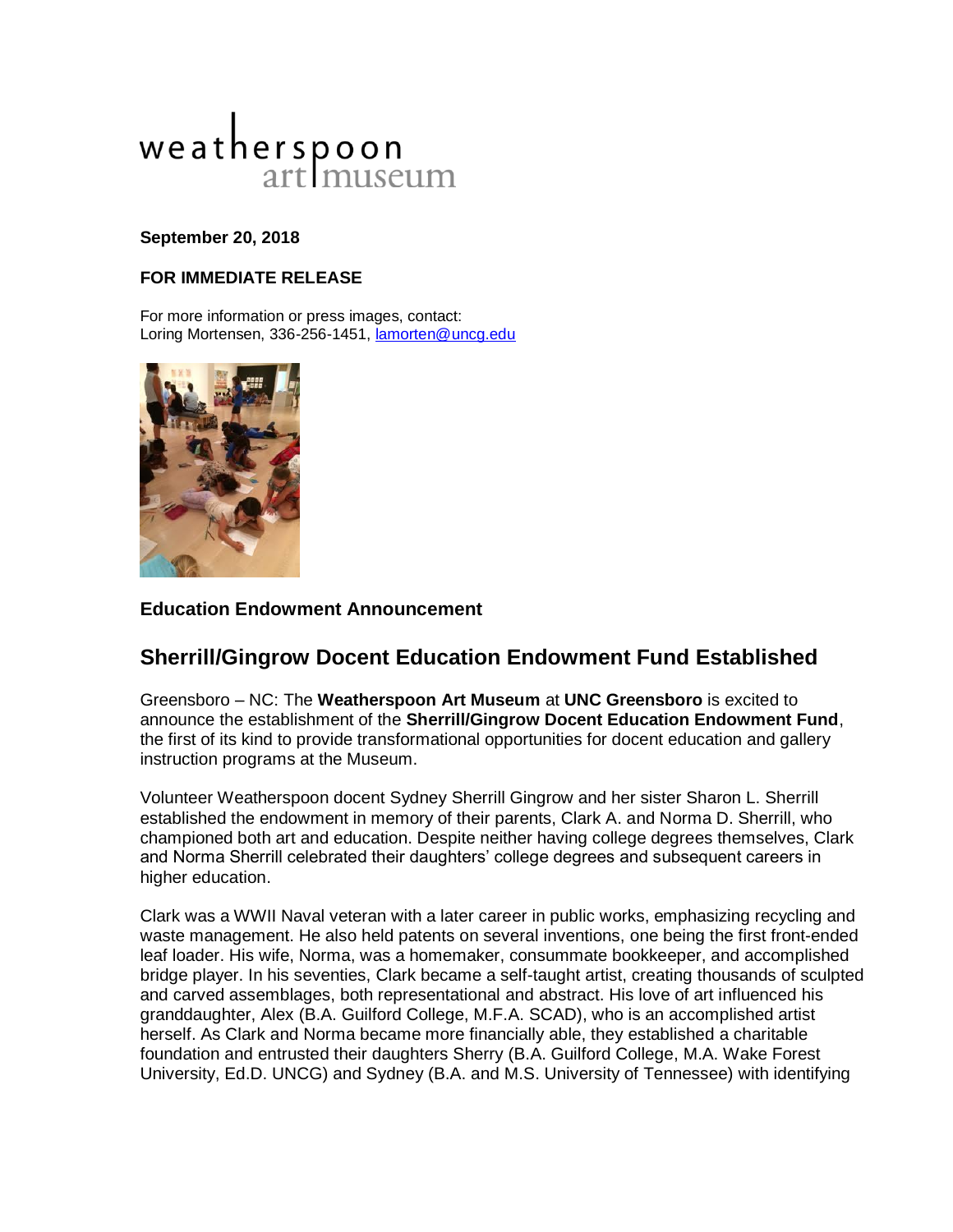institutions that reflected the Sherrills' shared vision of justice, equality, and diversity through arts and education.

The Sherrill/Gingrow Docent Education Endowment Fund will be used to enhance volunteer docent education and gallery instruction programs at the Weatherspoon Art Museum. The Weatherspoon's Docent Education program began in the early 1960s and continues to play an invaluable role by introducing youth and adults to modern and contemporary art. Currently, the program's twenty-five volunteers engage with more than 5000 visitors annually through guided tours and visual literacy classes, while also serving a growing number of K-12 and college students, families, and adults with special needs.

Curator of Education Curator Ann Grimaldi says, "The Weatherspoon Docent program has a long history of meaningful engagement with visitors in ways that are not always visible to the general public. This endowment will help us provide continuing education opportunities and teaching resources to support and grow this essential volunteer endeavor. Our docents love art and more so love sharing it with new people each day."

Contributions to the Sherrill/Gingrow Docent Education Endowment Fund are welcome. For further information, please contact Sarah Kathryn Coley, Director of Development, UNC Greensboro at [skcoley@uncg.edu,](mailto:skcoley@uncg.edu) 336-256-0495, or visit [alumni.uncg.edu/docented.](http://alumni.uncg.edu/docented)

For a complete, updated list of programs, visit **[http://weatherspoon.uncg.edu.](http://weatherspoon.uncg.edu/)**

#### **About the Weatherspoon Art Museum**

#### **Mission**

The Weatherspoon Art Museum at the University of North Carolina at Greensboro acquires, preserves, exhibits, and interprets modern and contemporary art for the benefit of its multiple audiences, including university, community, regional, and beyond. Through these activities, the museum recognizes its paramount role of public service, and enriches the lives of diverse individuals by fostering an informed appreciation and understanding of the visual arts and their relationship to the world in which we live.

#### **History**

The **Weatherspoon Art Museum** at UNC Greensboro was founded by Gregory Ivy in 1941 and is the earliest of any art facilities within the UNC system. The museum was founded as a resource for the campus, community, and region and its early leadership developed an emphasis—maintained to this day—on presenting and acquiring modern and contemporary works of art. A 1950 bequest from the renowned collection of Claribel and Etta Cone, which included prints and bronzes by Henri Matisse and other works on paper by American and European modernists, helped to establish the Weatherspoon's permanent collection. Other prescient acquisitions during Ivy's tenure included a 1951 suspended mobile by Alexander Calder, *Woman* by Willem de Kooning, a pivotal work in the artist's career that was purchased in 1954, and the first drawings by Eva Hesse and Robert Smithson to enter a museum collection.

In 1989, the museum moved into its present location in The Anne and Benjamin Cone Building designed by the architectural firm Mitchell Giurgula. The museum has six galleries and a sculpture courtyard with over 17,000 square feet of exhibition space. The American Alliance of Museums accredited the Weatherspoon in 1995 and renewed its accreditation in 2005 and 2015.

### **Collections + Exhibitions**